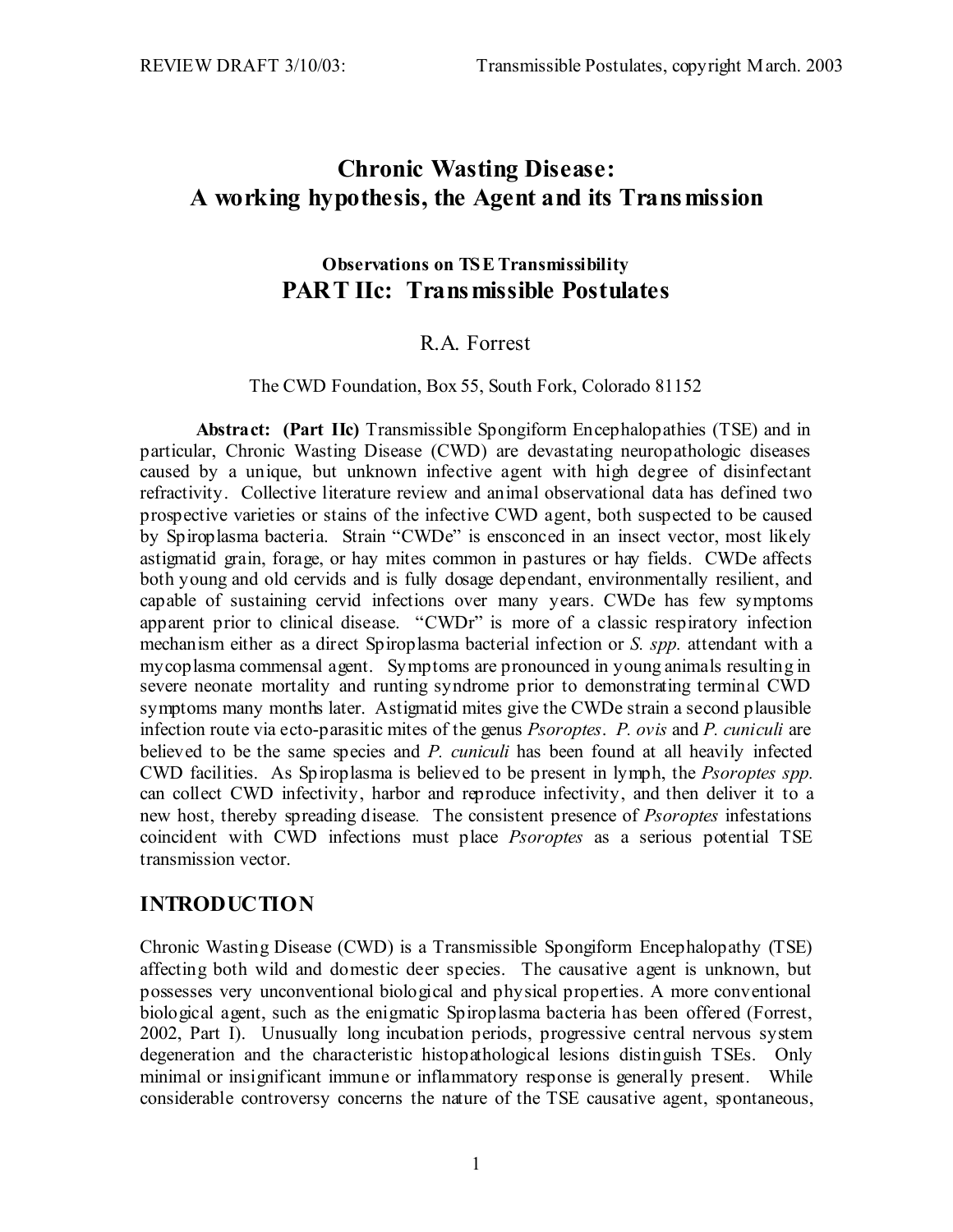genetic and transmissible varieties have been described.

In Forrest (2002) Part I, "A Logical Causative Agent" evidence demonstrated the fallibility of current testing procedures and that Spiroplasma, a mycoplasma derived from the Class Mollicutes, retains the distinction of harmonizing with the most known TSE agent characteristics. In Forrest (2003a) Part IIa, "Novel Vectors" the relationship of insects, Spiroplasma and TSE was examined. In Part IIb "The Chronic Conundrum" (Forrest, 2003b) wild and domestic case studies linked puzzling and seemingly random or co-incidental events into a consistent, cohesive picture of disease transmission characteristics. The fully defined pattern is conducive to a Spiroplasma infection.

Spiroplasmas, like all mycoplasmas are parasitic, difficult-to-culture bacteria lacking in cell walls. They have an affinity for mammalian membranes, and an appetite for sterol and phospholipids. Spiroplasma bacteria are capable of producing highly oxidant hydrogen peroxide byproducts, and will seemingly metabolize parts of the host's immune system. Importantly, they possess a shape-shifting character entering an intracellular "stealth" mode making detection by microscopy difficult.

Astigmatic grain or storage mites have been implicated in the potential transmission of TSE. Spiroplasmas are likely to be present in infective mites. Cervids grazing upon infected fields, or ingesting mite-infected hay may obtain sufficient pathogen to result in a TSE infection (Forrest, 2003b). Currently, one of the preferred methods of experimental TSE infection is via ingestion of diseased tissue. As documented by Sigurdson (1999), experimental CWD infections have shown symptomatic abnormal prion protein (PrP<sup>res)</sup> development within alimentary-tract-associated lymph nodes as early as 42 days after oral inoculation. The gastrointestinal tract essentially appears to be one natural route of TSE infection

The mode of TSE transmission is presently unknown. One must note that the following precepts as presented herein are hypothetical, yet are founded upon documented and observable phenomena. The mechanisms and concepts herein are predicated upon solid literature review, conceptual probability, likeness to other more conventional disease mechanics, and observational data evaluation. Significant supplementary field investigative work with its attendant laboratory effort must be completed prior to firmly establishing a true causal agent-transmission linkage. Please entertain the following presentation as possible working hypotheses as to the nature, resilience and consequential actions of the Chronic Wasting Disease causative agent and its environmental vectors.

# **POSTULATED CWD STRAINS**

 The extremely anomalous and co-incidental presence of high neonatal cervidea mortality at highly CWD-contaminated government-operated facilities demands close attention (Forrest, 2003b). This is particularly important when neonate mortality is fully concurrent with high CWD prevalence, as is found in both the Colorado Division of Wildlife (CDOW) Ft Collins Foothills Research Facility (FWRF) and Colorado State University's Ft. Collins, Wildlife Disease Research Center (WDRC). Combined and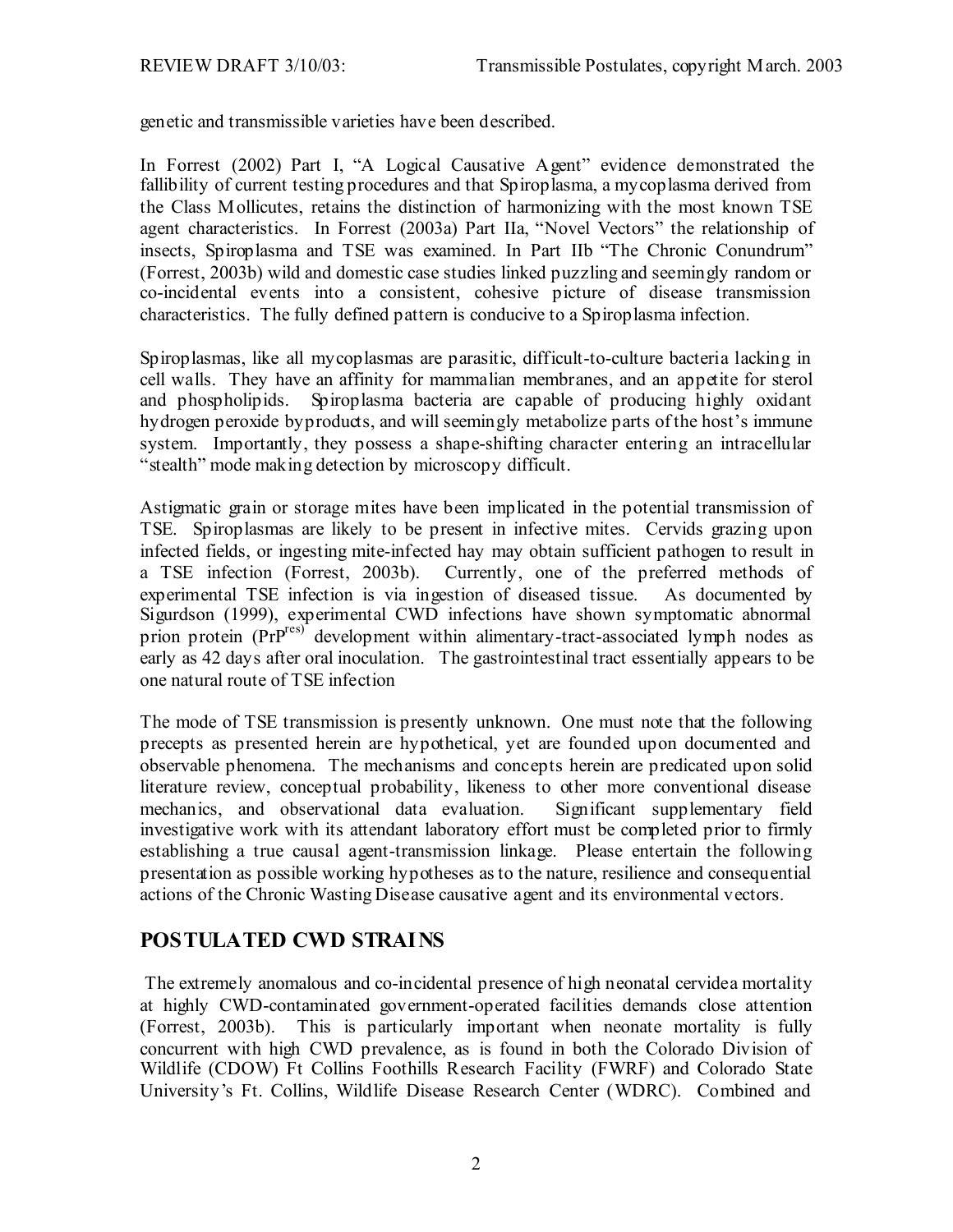coincident neonate mortality and CWD concurrence suggests that additional unrecognized disease transmission factors are at work (Neil, 1977, Miller, 1998, Williams & Young, 1980, 1982)

Interestingly, similar high neonatal mortality incidents occurred at: 1) the old US Bureau of Sport Fisheries and Wildlife, Denver Wildlife Research Center (DWRC) (Robinette, 1973); 2) the US Forest Service's Frazer Experimental Forest deer pens (Neil, 1977); 3) the CDOW's Little Hills deer facility (Meeker, CO); 4) the CDOW's Junction Butte deer facility (Kremmling, CO) and; lastly at 5) the Author's domestic elk Ranch A (Forrest, 2003b). Significantly, all five facilities have either had a diagnosed CWD positive animal in residence, or were potentially exposed to CWD animals within their confines for extended periods of time.

Sporadic symptoms found in suffering neonates are intermittently repeated in adult animals, generally within the last year of life prior to succumbing to CWD. These symptoms include: conjunctivitis, mucosal ulcers or abscesses both of the oral cavity and the stomach, nasal discharge, lameness and pneumonia. As such the co-incidence of high neonatal mortality and adult CWD, many times with corresponding subsequent symptoms cannot be ignored. Quite logically, a common agent must be involved, or lesser perhaps, there is a close commensal relationship between differing, yet symbiotic pathologic agents.

Seemingly, two hazy or indistinct versions or stains of CWD may be at play within the wild and domestic cervids. The first strain is deemed CWDe (environmental). CWDe is manifested by an agent residual in the environment, but most likely ensconced in an insect host. The second, less distinct and of limited presence, shall be deemed CWDr (respiratory). CWDr is apparently a more virulent version of CWDe capable of severely impacting neonatal cervidea, in turn producing a more pronounced and sustained CWD epidemic.

One must be aware, however, that although distinct and possible variant or stain characteristics are presented, the evidence of actual strains is not well developed. The manifested physical characteristics may not be so readily defined as biological strains, but simply as transmission strains representing an expression of the mechanism by which transference occurs. Certainly in the case of Ranch A, a presumed terminal CWDe heifer gave rise to a postulated CWDr calf, which then infected several dozen other elk calves with the more virulent, fatal neonatal version, CWDr. The CWDr agent seems to have passed via close animal-to-animal contact.

One must recognize that upon the premises of a CWDr infection, the agent is likely to be returned to the environment via feces or urine so as to become available as CWDe. Perhaps eventually taking up residence in an extended secondary insect vector prior to introducing infection to a new cervid host at some future date. **Table I** demonstrates the characteristics of each suspected agent strain.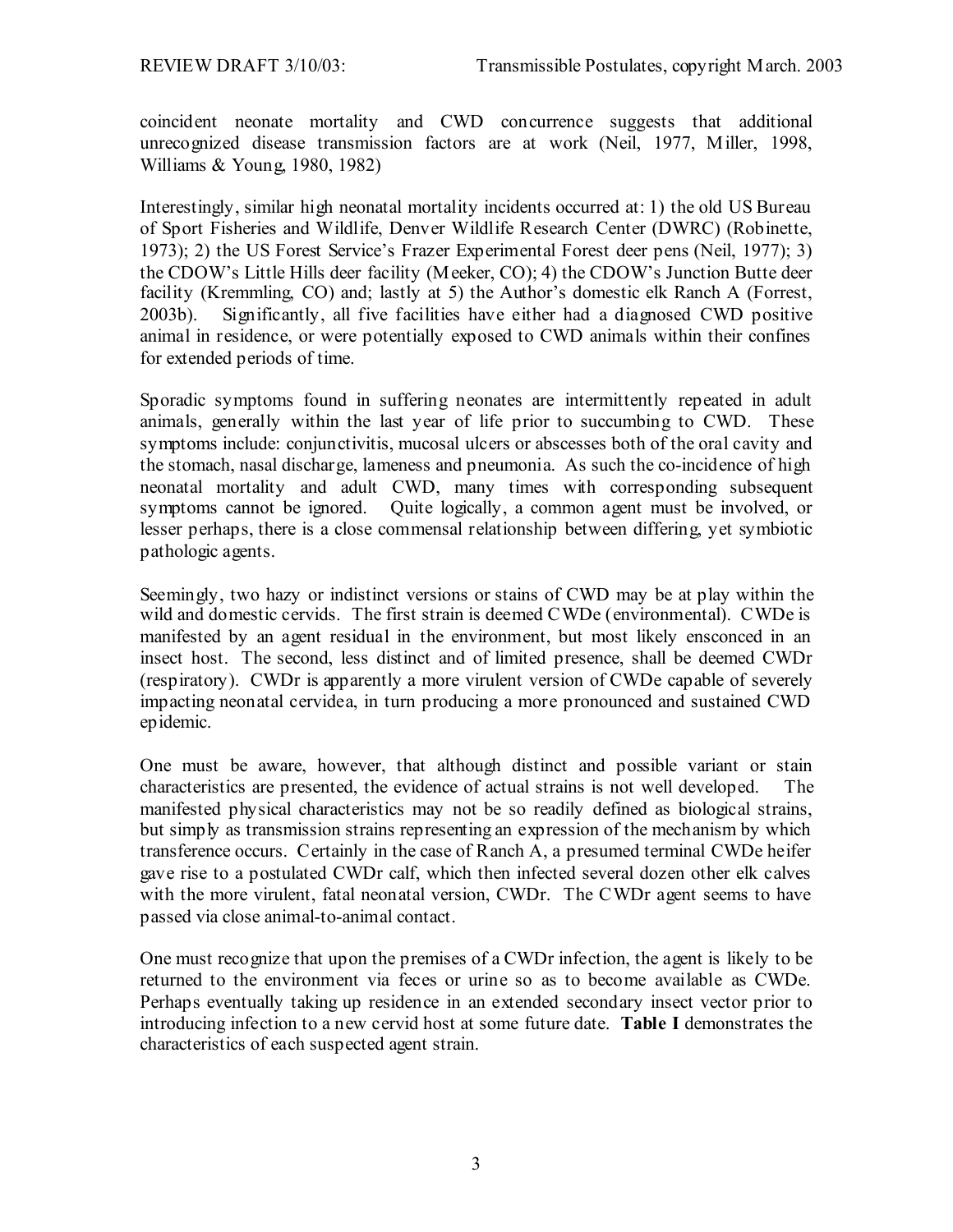|                    | (environmental)<br><b>CWDe</b>         | <b>CWDr</b><br>(respiratory)            |
|--------------------|----------------------------------------|-----------------------------------------|
|                    |                                        |                                         |
| Infectivity        | Via mucosa in alimentary system        | Via mucosa in respiratory system        |
| <b>Affects</b>     | Young or immuno-deficient adults       | Mostly neo-natal cervids,               |
|                    |                                        | less than one month of age              |
| <b>Dosage</b>      | Modest, random, sporadic infection     | Heavy and repeated exposure,            |
|                    |                                        | high infection rate                     |
| <b>Transferred</b> | Via urine or feces to insect           | Via direct saliva contact               |
|                    | From insect to host by ingestion       | or mucosa aerosol                       |
| <b>Initial</b>     | Virtually non-existent, at best        | Mild to severe: rhinitis, enteritis,    |
| Common             | mild flu-like symptoms(?)              | pneumonia, stomatitis,                  |
| <b>Symptoms</b>    |                                        | 7 days after exposure                   |
| Early              | Virtually no early mortality directly  | High for neo-natals from                |
| <b>Mortality</b>   | attributable to CWD                    | septicemia, enteritis, pneumonia        |
| Immunity           | Genetic based, adult host immunity     | Neo-natal immunity universally          |
|                    | compromised in later stages            | weak, adult infection opportunistic     |
| Growth             | Limited runting syndrome               | Pronounced runting syndrome             |
|                    | in young infection                     | following neo-natal infection           |
|                    | Poor maternal ability, antler          | Poor reproductive rate, oral ulcers,    |
| Early adult        | deformation, lethargy, rough hair      | conjunctivitis, deformed antler,        |
| syndromes          | coat, lameness, alimentary tract       | lameness, erratic pneumonia,            |
|                    | ulcers, blank stare                    | rough hair coat                         |
| <b>Adult</b>       | Mortality in adults after maximum      | Mortality in adults after minimum       |
| <b>Mortality</b>   | incubation range: $18$ to $32$ mo. (?) | incubation period: $12$ to $25$ mo. (?) |

### **TABLE I, Postulated CWD Strains**

Specific stain characteristics deserve additional analysis:

#### **Infectivity**

Certainly, few will doubt the experimental transmissibility of the CWD agent via the alimentary system. This is the fundamental precept behind the CWDe infection mechanism. Basically, the agent is introduced orally into a proposed host via ingestion of a disease-bearing substance. Sigurdson (1999) documented the early presence (42 days) of infected prion-bearing alimentary lymphoid tissue upon oral ingestion of CWDinfected brain homogenate. However, the positive infection rate is suspected to be dosage dependant. The more ingested, the greater likelihood of sustainable infection. This suggests that the alimentary system itself has a finite, natural resistance to agent survival, much like that for many other biological pathogens. This recognized, minimum dose, oral infection process is the basis for most experimental CWD transmission research, not only in Cervids, but in Bovine and Ovid species as well. As such, the introduced agent seemingly enters the oral, esophageal, stomach, and/or the intestinal mucosa lining, overwhelming natural defenses and ultimately finding its way to the lymphatic system where chronic infection begins. Once its presence is established in the mucosal lining, the usefulness of direct alimentary system antibiotic treatment seemingly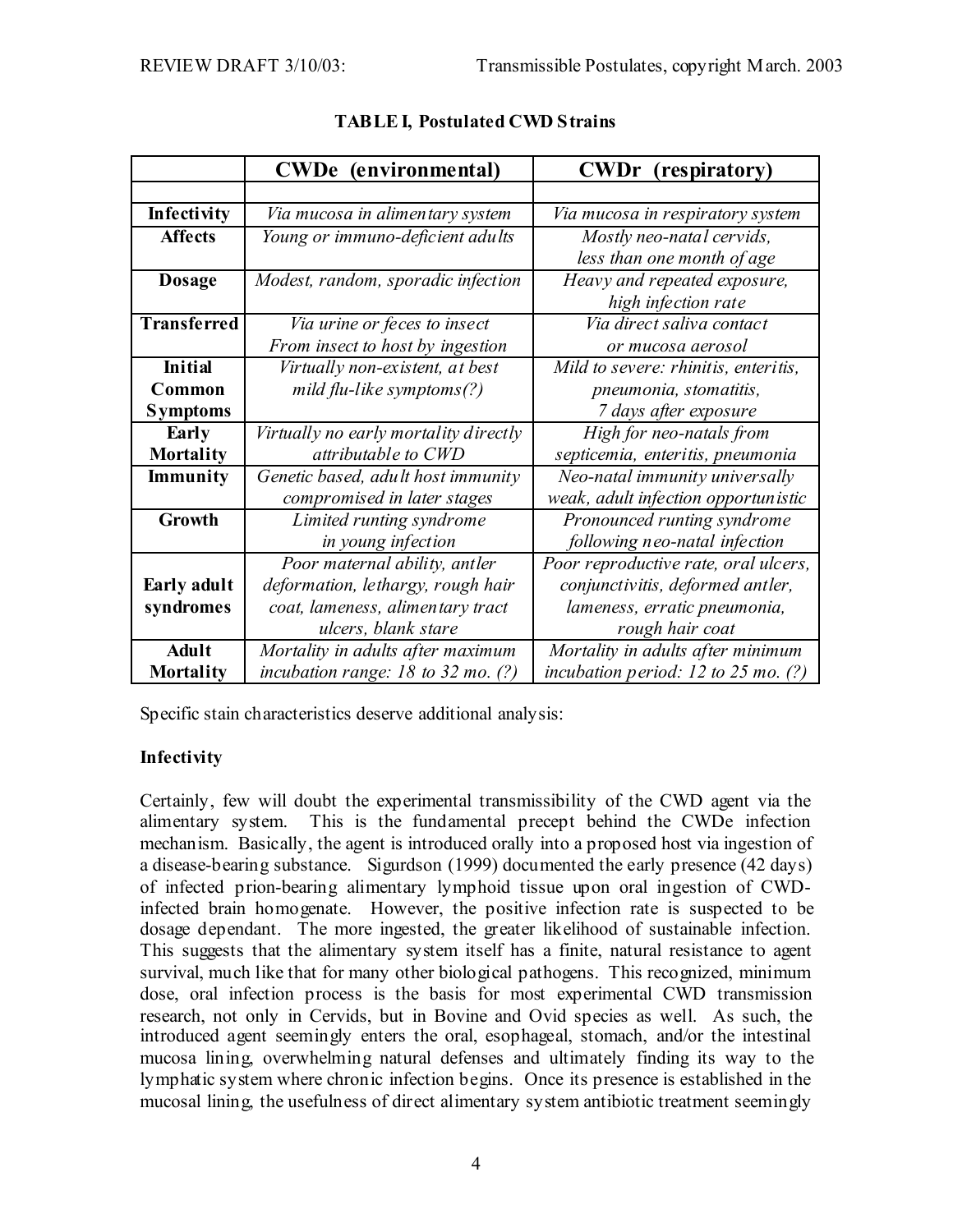becomes erratic or useless. The presence of abundant infectivity in the gut lymphatic system at an early stage of TSE disease suggests the errant possibility of agent fecal shedding early in the disease progression (Radebold, 2001).

Infectivity via the CWDr route is much less well known, let alone fully documented. The Ranch A experience suggests that the agent is easily passed between neonatal cervids, and has fully incubated within 7 days to instigate on-going contagious symptoms, which commonly result in short-term neonatal mortality. Unfortunately, no specific long-term studies have documented a progression from the limited calf survivability to full CWD in adult animals, however the circumstantial evidence is compelling.

The most obvious suggested source of CWDr virulency and widespread infectivity is via the ever-present clear to yellow nasal discharge observed a few days prior to neo-natal collapse and short-term death. However, one cannot rule out infectivity obtained by exposure to diarrhea, solid feces or contaminated saliva via cross mothering, or from fawn dirt-eating, as is common in cervids kept in close confinement.

Interestingly, as a side note, Fleetwood & Furley (1990) document TSE-infected elands (a member of the antelope family) at an English zoo. Initial symptoms included high stepping, muscular tremors and loss of weight, followed by circling, head pressing, a clear nasal discharge, hyper-salivation and recumbency preceding death after only 8 days of clinical signs. Initial symptoms are suggestive of encephalitis, while the nasal discharge mimics a Ranch A symptom.

#### **Dosage**

In the case of CWDe, the indigestion of the agent directly, or as it is found in a secondary insect vector, provides the same mechanism of infection as defined by experimental procedures. An infection is highly dependant upon dosage, due primarily to a seemingly strong immuno-resistance conveyed by the corrosive alimentary system itself and of course, the immediate backup lymphatic defenses enveloping the alimentary system. The erratic nature of the agent in the environment, particularly if in individual, discrete insects generally precludes a sustained heavy dose, but the agent is made available in erratic bursts of infectivity, which cumulatively, may or may not be of sufficient strength and abundance to overwhelm the host defense mechanisms. The outcome is then outwardly sporadic incident rates usually tied to young animals or those that have undergone unrelated stressful events, hence, have compromised immune defenses.

With CWDr it would seem that in adults, the immune system is sufficiently capable of defeating the agent under most circumstances, wholly dependant upon the degree of standard immuno-resistance present within the animal. An immuno-suppressed animal would be at greater risk. This resistance may be directly affected by previous exposure to low-dose agent via CWDe or CWDr processes. Prior exposure at lesser dosage most likely creates a classical, but as yet, undiscovered antibody-based resistance.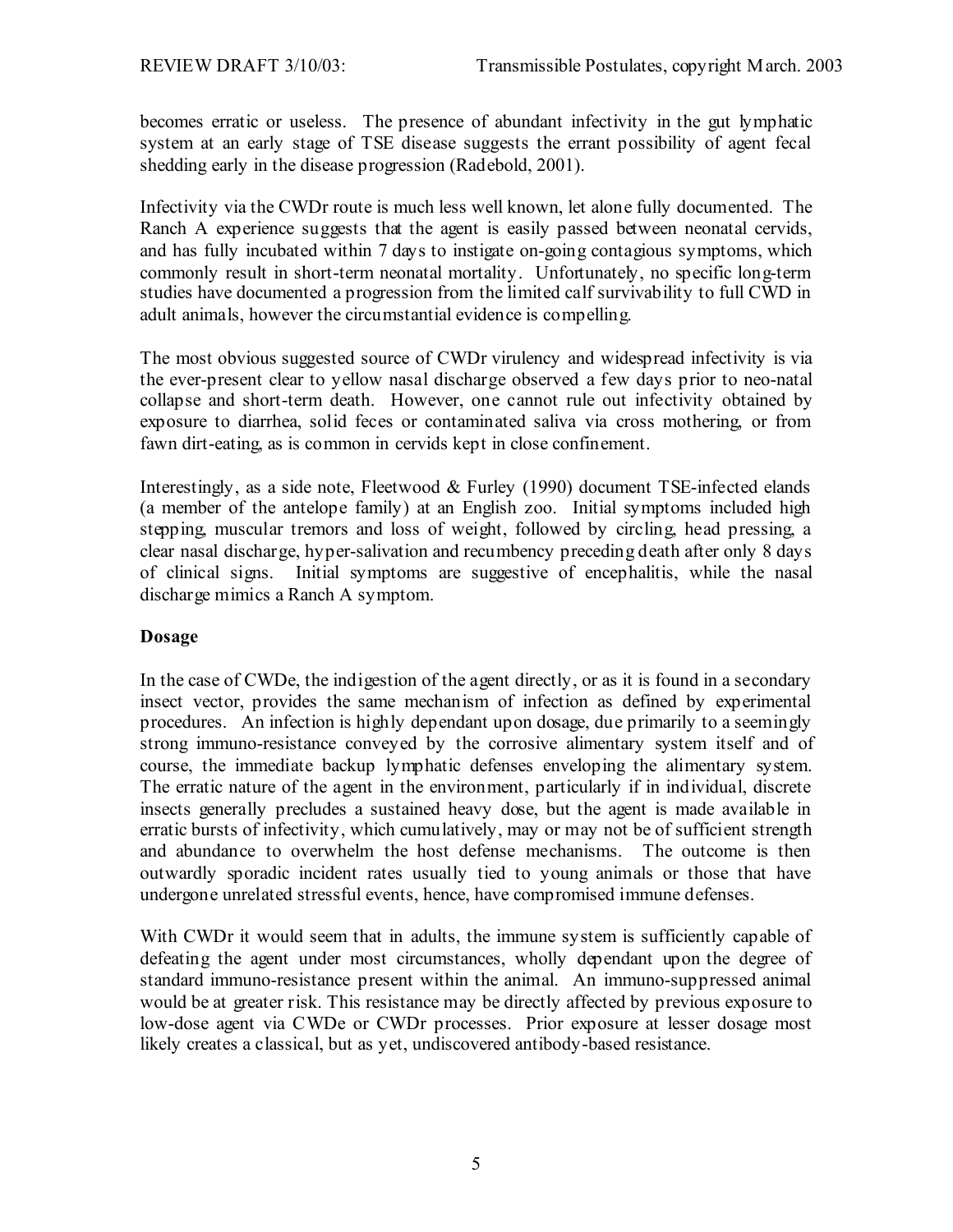In a neonatal cervid, immuno-resistance to CWDr is expectedly quite low, or even lacking in ability to resist the pathogenic agent, hence, infection rates are high. Neo-natal mortality occurs rapidly, or a chronic condition ensues, eventually culminating in fullblown CWD many months later. The presence of a natural neonatal immunity conveyed either in utero or via colostrum is indicated by the elk calf survivability from non-clinical, but CWD-infected dams as documented by Miller (1998). However, elk herd disease statistics in South Dakota alternatively suggests specific maternal infection similar to that documented in sheep (Ritterhouse, G., PC, 2003). In respect to Miller (1998), the facilities at which the cervids were kept is arguably the most potentially CWD-polluted of any encountered, hence any animal exposed to that environment will likely commence antibody production immediately and perhaps can convey such immune response to it's offspring, despite eventually succumbing to the overwhelmingly present disease agent. Certainly in the suspected Ranch A experience, a clinical CWD dam (Cow  $#1$ ) may convey disease directly to its unborn offspring (Calf #1c)(Forrest, 2003b).

#### **Growth**

Runting syndrome is apparent in both CWDe and CWDr. After the FWRF decontamination effort in 1985, the first three new CWD cases occurred among the three smallest 1986 herd cohorts (Miller, 1998). This parallels the findings at Ranch A where the initial CWD-infected 1999 elk heifer (Cow #1) was the smallest of 16 imported cohorts (Forrest, 2003b). Cow #1, incidentally, give birth to calf #1c, the suspected "Typhoid Mary" who later infected the remaining neonates with a virulent, fatal disease. Upon Ranch A depopulation, a second, smallish, mousey, Ranch-A-raised 1999 heifer was similarly diagnosed in a pre- or sub-clinical CWD state (Cow #3). Interestingly, Cow #3 bred to Bull #2 (also in a subclinical CWD stage) produced a very healthy calf, which did not succumb in any fashion (no symptoms expressed) to the calf pathogen, which killed 60% of its pre- and post-contemporaneous birthing cohorts.

Of the surviving Ranch A 2001 calf crop, several had expressed the typical nasal discharge symptoms, but had eventually repressed the symptoms of the neonatal mortality pathogen. However, those survivors visually did not gain weight as fast, nor react as spryly as those who had not expressed any symptoms. Unfortunately, these survivors were only observed for a few weeks before they were summarily terminated by USDA order, that despite being preserved from earlier depopulation efforts by the urgings of the Author and Colorado State Vet's office.

Critically, runting is an adjunct symptom visible prior to full CWD clinical manifestation. However, not all animals express runting, so it seems that the level of infectivity and manifestation is, at least at early stages, specifically animal dependant, some expressing, some not. Certainly the presence of runting suggests early infection and a disruption of normal growth processes, perhaps due to a chronic low-level infection diverting required energy and nutrients to internally motivated, prophylactic immune-related bacterial suppression processes.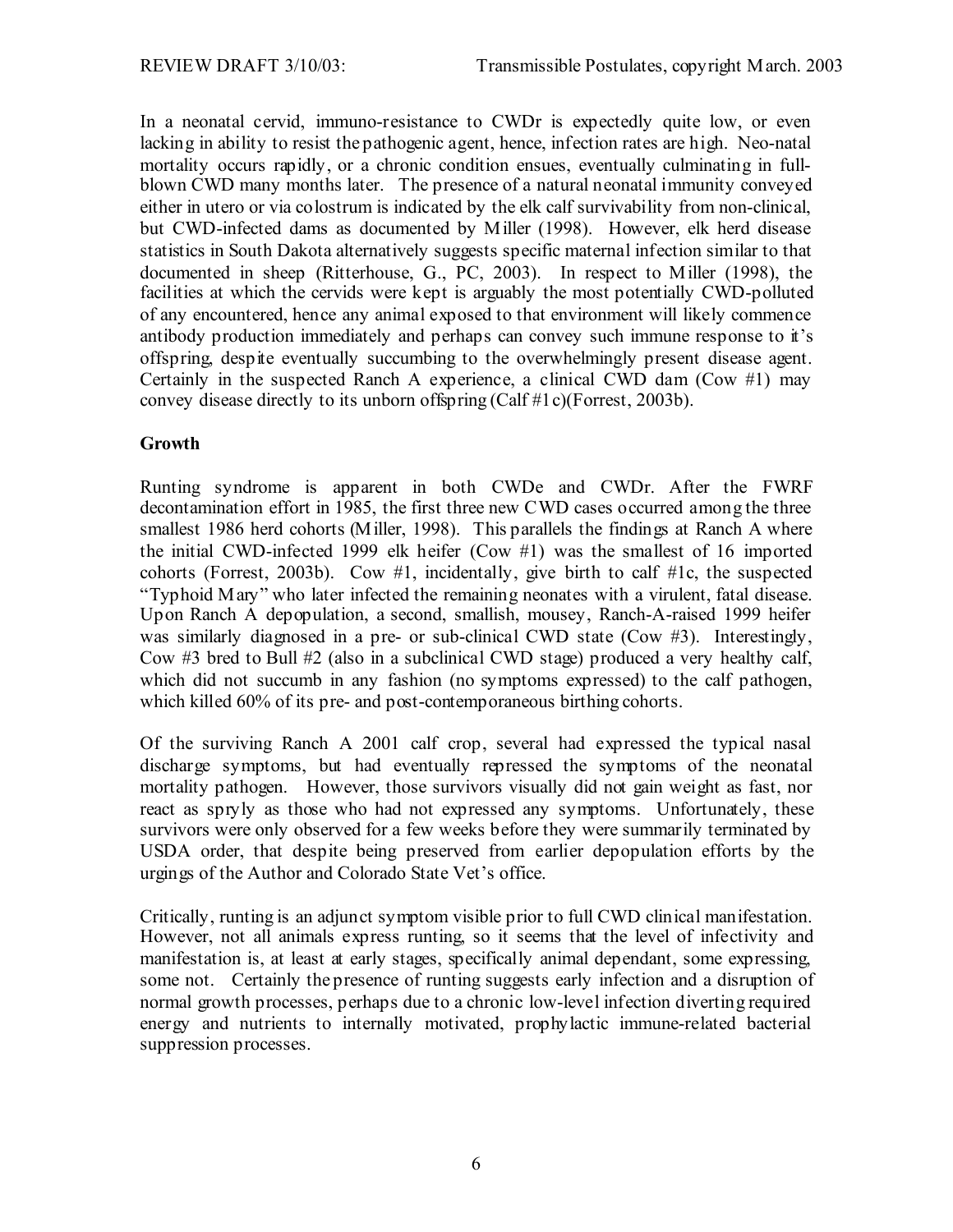Significantly, runting has been documented in young animal chronic Spiroplasma infections. Select strains of Spiroplasma are able to survive up to nine months in intracerebrally inoculated mice and were associated with significant runting syndrome with an increase incidence of mortality and neurological symptoms generally without the appearance of antibody mimicking and immunological tolerance (Chastel, 1991). Bastian (1997) demonstrated that subcutaneous inoculation of rats with the *Spiroplasma mirum* GT-48 strain produced hair loss and a diminishment in body weight (runting), yet produced both unilateral and bilateral cataracts. Such was the case at Ranch A (Forrest, 2003b).

### **POSTULATED CWD TRANSMISSION ROUTES**

### **Environmental Transmission**

From the examination of case data, Forrest (2003b) determined an outwardly appearing random and sporadic pattern of CWD occurrence within both within domestic facilities and amongst the wild cervidea population. Unfortunately to date, predictable and unambiguous disease transmission has only been documented under strictly controlled laboratory conditions. The most common and documented experimental transmission of TSE disease (other than by cerebral injection) is via ingestion of contaminated tissue believed to contain the causative pathogen. An early and substantial presence of the abnormal prion protein, a product of infection, within the alimentary system lymph nodes suggests that ingestion is potentially a significant factor in disease transmission. One logically must explore the role of a consumed agent in the natural transmission of CWD.

As demonstrated by widespread disease dissemination in the Colorado endemic area, numerous occasions have arisen whereby the disease pathogen could depart an infected animal and potentially become residual in the environment. One can easily envision the feces or urine of a cervid containing the suspected CWD Spiroplasma bacteria, or other potential agent, deposited in a grassy field or pasture. Excretion debris would then logically represent a potentially infective source for grass, grain or forage mites, rummaging around in most pastoral environments. A mite passing across the debris, or feeding upon excreted plant material would contract or ingest the suspected bacteria. The microorganisms then became resident in the mites body, multiplying and re-multiplying, eventually being deposited with the eggs of the mites, leading to subsequent generations of mite infection. Each mite generation travels a few feet out from its original source, or perhaps is blown several tens of feet away by high winds, both ways progressively building the sphere of potential CWD environmental contamination. Infected mite concentrations would progressively increase in proportion against non-contaminated mites until such time as infective mites are present in ample quantities. At this point, an unfortunate new cervidea host consumes a sufficient quantity of such mites, leading to the release of infectious bacteria within the digestive system of the new host animal. CWD is the gradual result of the bacteria's systemic onslaught.

Research studies have demonstrated high levels of infection found in the mesenteric and digestive lymph node tissue in both young and old animals. Logically, this leads to the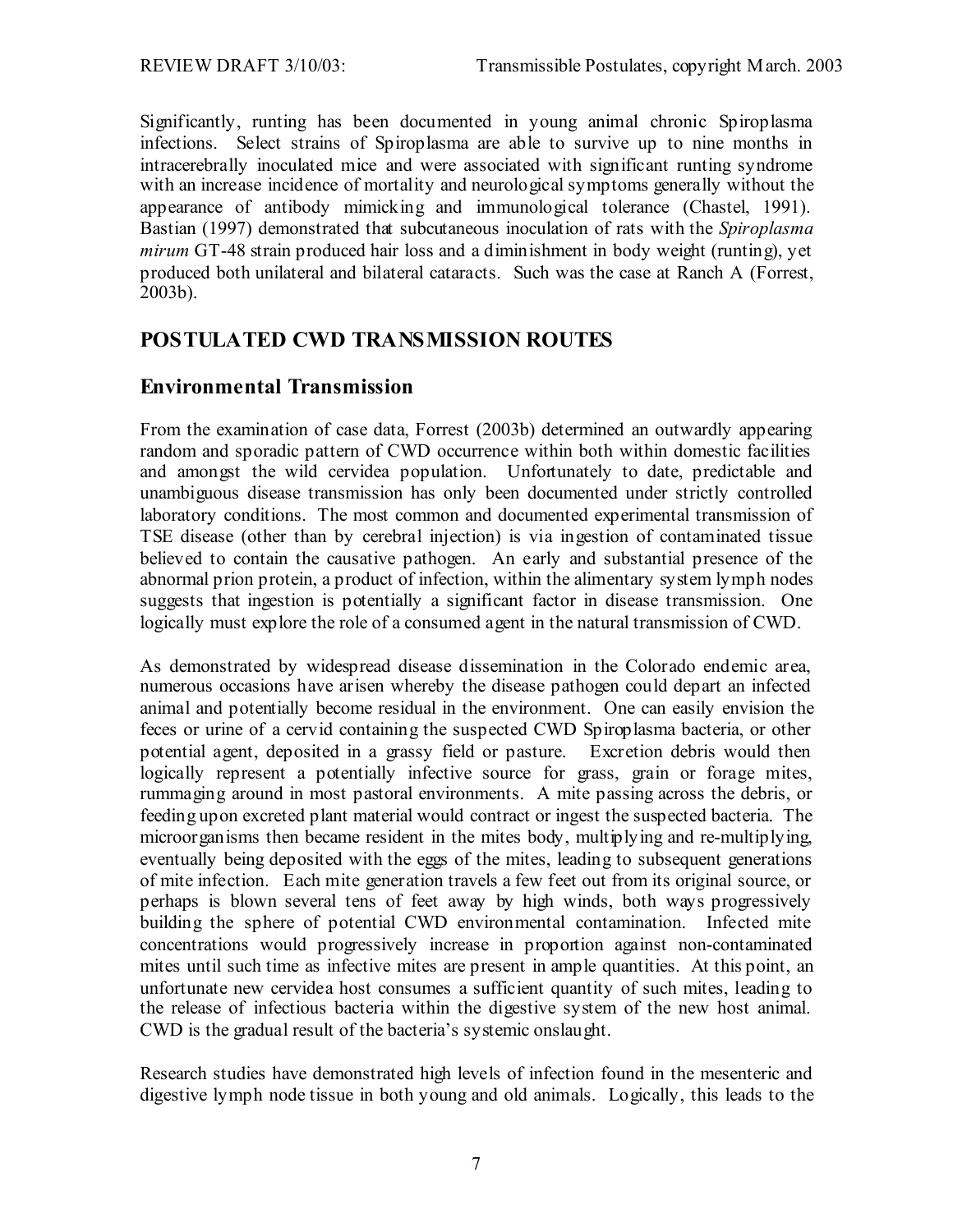conclusion that an oral route was most likely the major route of infection, particularly in the older animals. One must, however, also recognize that in a limited number of cases, the olfactory lymph nodes have also been intensely affected and may suggest an alternate infection scenario via nose-to-nose transmission.

As demonstrated by the evidence presented in Forrest (2003b), domestic cervid herds have "out-of-the-blue" CWD infections wholly compatible with a random, feedintroduced pathogen source. Similarly wild and domestic cervids have demonstrated random infection when placed upon or adjacent to pastures previously containing CWDinfected animals. In most cases, such animals have advanced CWD symptoms within alimentary tract lymph nodes, suggesting that the most likely route of infection was via oral ingestion and assimilation through the alimentary mucosal lining. Interestingly, the occasionally recurrent, but normally infrequent presence of oral, reticular and abomasal ulcers in CWD affected animals, particularly neonates, suggests that the CWD pathogen may have an adverse affect upon these organ linings, membranes generally regarded as the first lines of defense against bacterial invaders.

Equally important, the strong presence of CWD infectivity in the alimentary tract lymph nodes also infers the possibility that the agent may be readily excreted from the alimentary tract throughout the progression of the disease. This, in fact, may be the route of the greatest flushing of infective quantities of the pathogen due solely to the close proximity of a high infection area (the lymph nodes) to a potential route of excretion and hence, shedding of the agent. While observational studies suggest that agent excretion is very limited in the early stage of disease (Miller, 1998), its presence in the alimentary tract early in the disease process betrays that shedding of the agent probably does occur at all stages of disease, but is perhaps not of sufficient quantities to be deemed appropriately infective.

However, once ensconced in mites or other insect, infectivity remains residual and reproducing in that particular vector until consumed by a susceptible host, next week, next month, or up to many years later, or most notably, is potentially harvested during commercial hay operations. Reasonably, the ingestion of a potential CWD pathogen can be easily accomplished in domestic herds through the use of commercially produced, mite-infested hay. Such hay being derived from fields frequented by diseased wild cervidea shedding infected feces, urine or saliva, or even by dead, rotting carcass debris. Transitory astigmatic mites then conceivably acquire the agent via contact or consumption remaining resident in the hay until consumed by an unfortunate cervidea.

Such stored forage, particularly if left with sufficient moisture to propagate mold, may in fact create a microenvironment, quite conducive to the procreation of mites, enhancing infectivity by rapidly propagating infective mites and hence increasing dosage available for the unfortunate cervid. See **Figure 1,** which diagrammatically portrays the potential CWDe environmental mite reservoir cycle*.*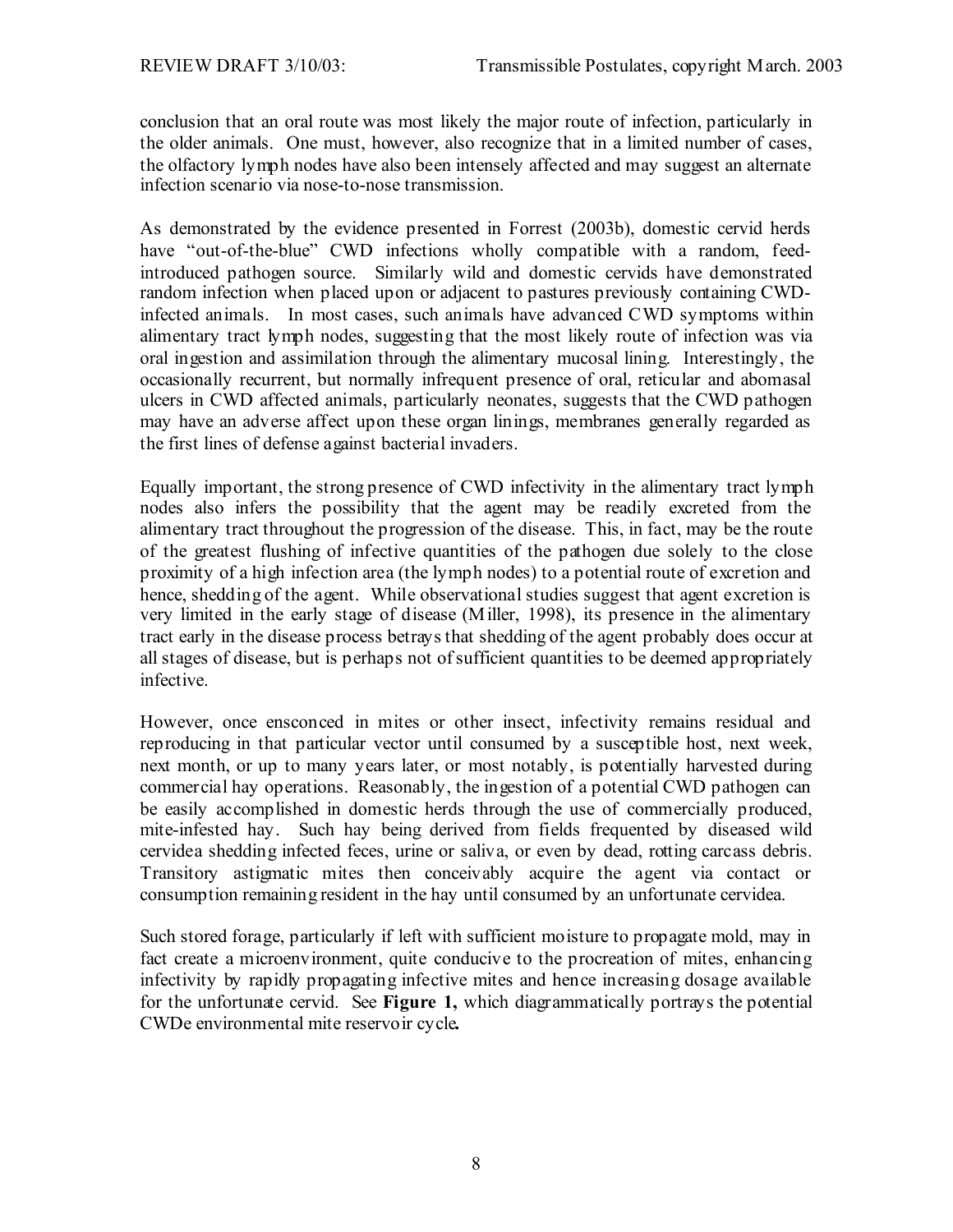

*Figure 1: Proposed CWDe Environmental Reservoir Cycle.* 

*A1.0) A terminally-diseased cervidae excretes the infective Spiroplasma pathogen into its pastoral environment; A2.0) grass, forage, grain or storage (astigmatid) mites physically contact or ingest the infected excrement; A3.0) mites undergo numerous cycles of reproduction, proliferating locally in small areas of vegetation, which is either allowed to grow untouched by man or A3.5) if in a cultivated, or irrigated pasture is cut, dried, baled and stored; A4.0) during late summer through winter, baled forage or all-year natural forage containing sufficient Spiroplasma infectivity in mites is consumed by a genetically susceptible, immunedeficient or immune-compromised cervidae leading to internal disease*  incubation and eventual advanced terminal disease, and results in A1.0) *cycle continuance.*

One must recognize that an environmental reservoir based upon a particular insect population is subject to some variation within a particular climatic region, as well as being affected by substantial variation between widely differing climates and ecosystems. Obviously the attendant insect assemblages differ greatly between dry deserts and wet, temperate rain forests. As such, one can expect the exact contaminated insect species or group of species in any one region may vary from those in another. Even the type of insect might vary from mites on the great grassy plains to mosquitoes on the frozen tundra.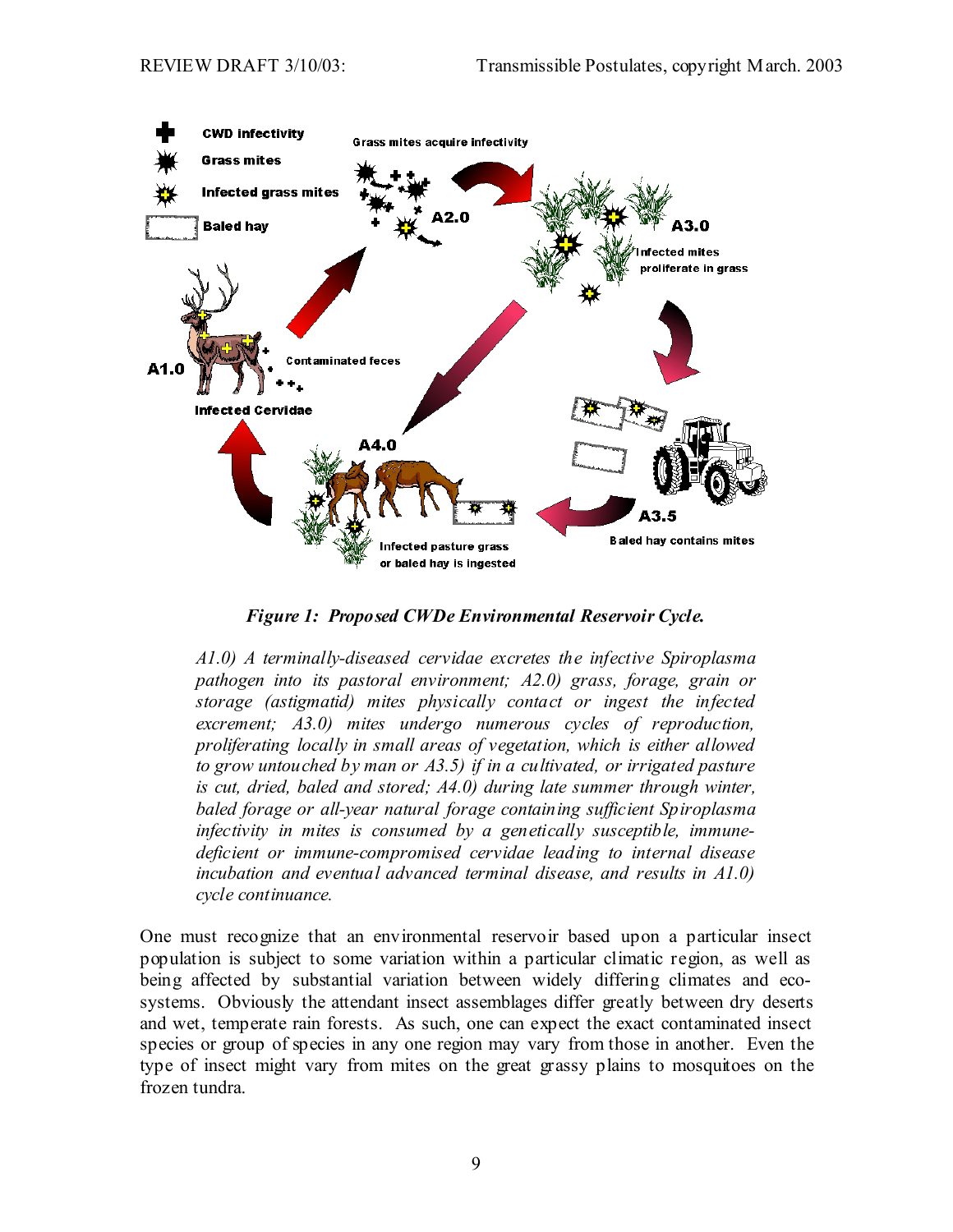Much more work will need to be done to classify potential insect vectors. For instance, here in Colorado, just the elevation and climate peculiarities between the eastern and western slopes of the Colorado Rocky Mountains present unique differences. The eastern slope where CWD is widely recognized varies from the high plains, tall grass savanna at elevations of 4000 feet to about 6500 feet, up through into the coniferous forest zone at 6500 feet to over 9500 feet, and on, up into the Continental Divide alpine zone well over 10,000 feet. While insect assemblages can be expected to be gradational, some basic similarities, but perhaps some major differences are to be anticipated between those at 5000 feet and those at 10,000 feet. Quite simply put, the potential insect vector at 10,000 feet, if present at all, may be the same, partially similar, or totally different than the possible vectors present at sea level.

Importantly, as could be expected if insect-vector ensconced, the rate of CWD prevalence will parallel climate as a function of elevation differences. Elevation certainly has a strong influence upon insect diversity and abundance, so why not upon the CWD infection rate of wild cervids as well? The vast majority of CWD mule deer cases are found in the tall grass savanna (prairie grasslands) of Wyoming and Colorado, and the associated man-made cultural modifications thereof. This high rate area predominantly occurs between the elevations of 5000 feet to perhaps 6500 feet, aligning north-south along eastern slope of the Colorado-Wyoming Front Range Mountains. This also corresponds to the rich irrigated farmlands of the South Platte River in the Front Range area or the North Platte River drainage in southern Wyoming. The higher CWD prevalance area in Wyoming also approximately mimics this Colorado north south trend paralleling the low mountains of the Laramie Range, but at generally less than the 7000 foot elevation.

The tall-grass savanna grasslands are a particular ecotype obviously containing abundant tall range grass and other scrub-type vegetation. One would expect a similarity of insect species paralleling the general geomorphic and climatic trends. Further to the west, coniferous forests possessing pines, spruces, firs, etc. show much lesser quantities of grasses except in the areas of open meadows, a la, Estes Park, which by definition, is an open park containing abundant meadow grasses and extraordinarily high CWD prevalence. Elk cases are found predominately at the contact between the forests and the grasslands reflecting the elk's desire to have readily available forest cover.

 While certainly grasslands are found to the west side of the divide, the elevations are considerably different. The western slope's Middle Park area is above 7000 feet to over 9000 feet and although abundant grassy meadows are present, much of the surrounding area is all well above 9000 feet. As such, a tangibly different climate is found on the west side of the mountains from the east side. That climate affects vegetation, which in turn affects insect diversity and abundance. Still farther to the west, a drier climate means a lesser abundance of vegetation, which in turn means lesser insect inhabitants. Lesser insects yield a lesser rate of potential infection due to fewer animals grazing per acre. So under the solely ideal CWDe mode of transmission, a drier climate would likely have a lesser rate of infection. Since elevation-related climatic variations will influence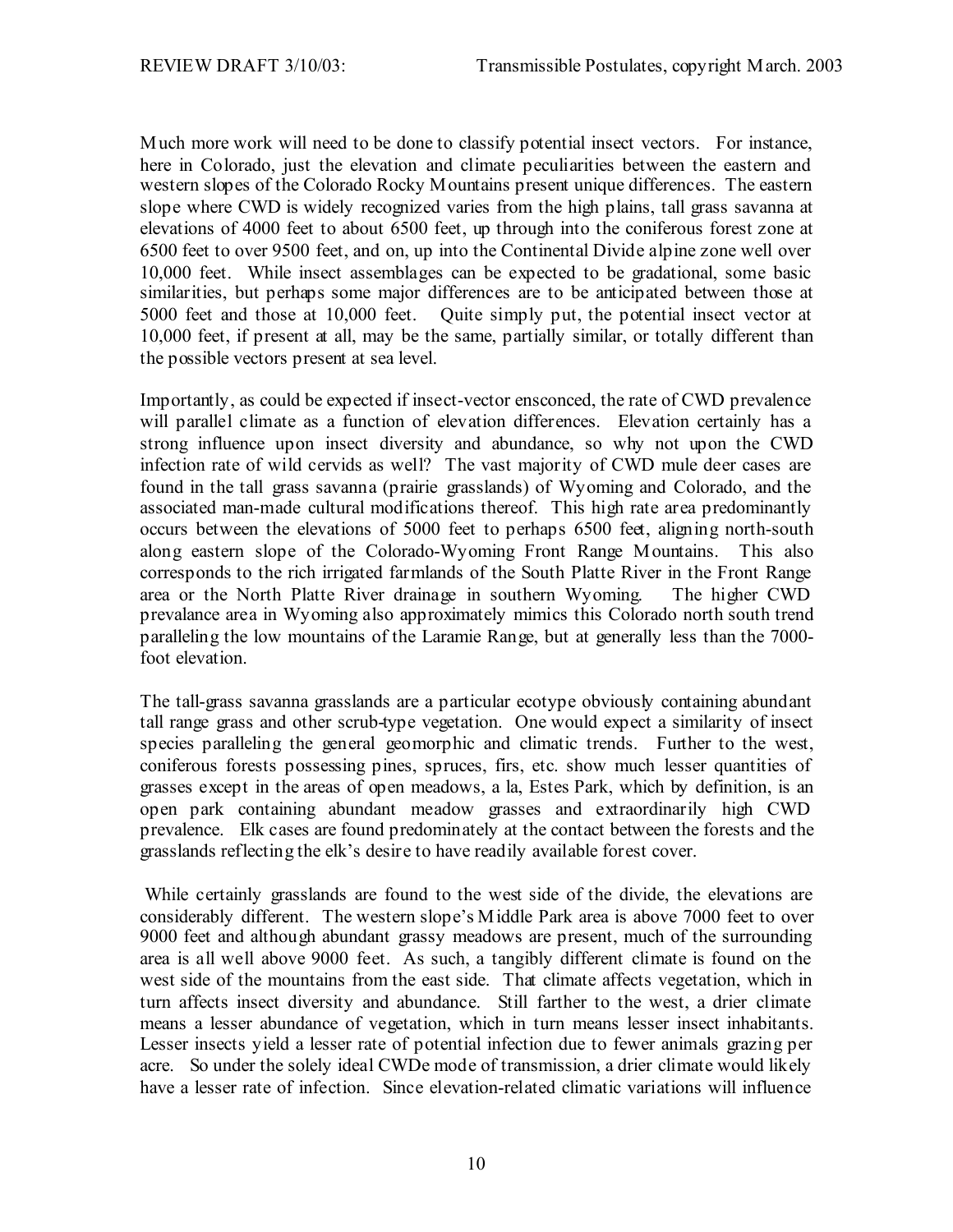the distribution of the insect vector, and hence the availability of disease, then any condition, which would enhance the proliferation of the insect vector would correspondingly also enhance the prevalence of disease. Perhaps the warm and mild winters in Colorado and Wyoming over the last decade have led to less direct insect winter kill and hence, to the development of more abundant affected mite or insect populations, basically a fore runner or predilection of disease prevalence amongst the resident cervidea.

### **Respiratory Transmission**

Evidence of a possible respiratory route of Spiroplasma infection can be gleaned from the examination of the role of the closely related, more studied mycoplasmas defined in lesser-known diseases. While mycoplasma and Spiroplasma are cousins, they are not identical in characteristics. Spiroplasma with its helical shape is motile while mycoplasmas are not. This renders mycoplasmas less mobile and more dependant upon host proclivities for transport and infection.

In Germany, Kern (1998) documented the only known case of a human Spiroplasma infection, describing cataract development and a bout of pneumonia of unknown, but a suspected spiroplasmal cause. Certainly everyone has heard of "walking" pneumonia. A chronic respiratory condition (atypical pneumonia) with prolonged symptoms and a resistance to treatment, which can be debilitating but is not necessarily fatal. This is the most common form of pneumonia among humans age 5 to 35, and is believed caused by *Mycoplasma pneumoniae*. Similar contagions affect swine *(Mycoplasma hyopneumoniae or M. hyorhinis),* goats *(M. mycoides capri),* cattle *(M. mycoides mycoides),* and sheep *(M. ovipneumoniae).* The sheep variety is particularly telling, as it can be clinically expressed by nasal discharge, breathing irregularities and mild fever, followed by "runting" in young victims. All can be passed via aerosols from animal to animal.

A particularly pertinent *M. mycoides mycoides (large colony*) infection in New Zealand dairy goatherds has been well documented (Jackson, 2001). Three to 20 day-old goat kids expressed polyarthritis, fever and septicemia. Exposed bovine dairy calves developed polyarthritis, septicemia and conjunctivitis. Some calves and kids developed fatal pneumonia. The source of infection was determined to be infected milk or colostrum. Earlier *M. mmlc* transmission studies found that upon experimental oral dosage, 37 of 51 (72.5%) one-week-old kids fatally succumbed, as did 8 of 14 (57%) incontact, but non-dosed control kids (DaMassa, 1986). No doubt that transmission could occur via close, nose-to-nose contact, but it is difficult to gauge the importance of the respiratory route of infection since it cannot be easily distinguished from the oral or oralpharyngeal route (Jackson, 2001). Jackson further noted that mycoplasma infection should be suspected in goat kids when presented with (a) sudden death, (b) central nervous system spasm with opisthotonus (body bowed down or forward, concave backbone) and death within 24 to 72 hours, (c) fever and septicemia, as well as polyarthritis, lameness, anorexia or pneumonia. Affirmatively, some of the suspected mycoplasma infection criteria, particularly septicemia and opisthotonus, were found during Ranch A's 2001 elk neonatal mortality incident (Forrest, 2003b).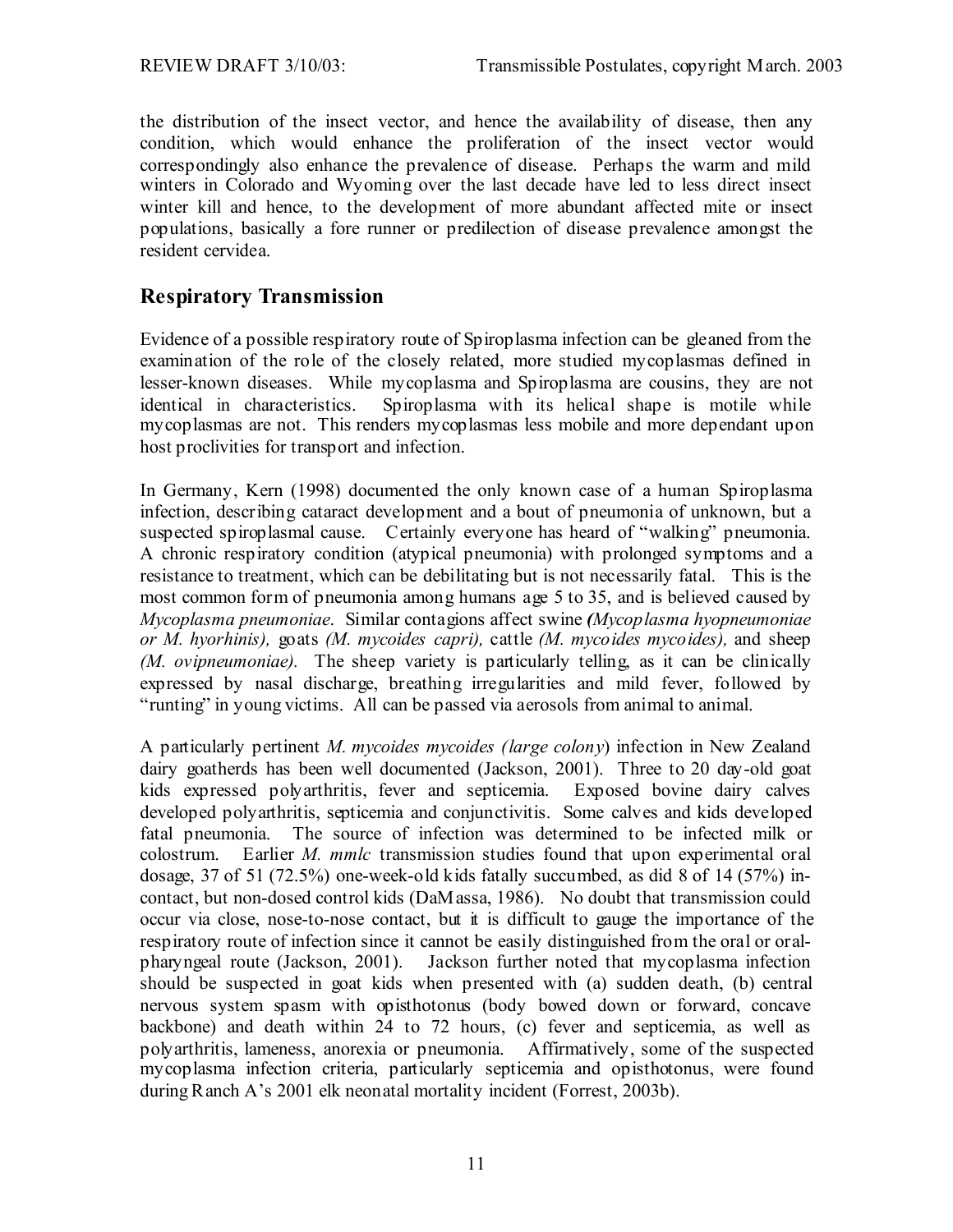Essentially, the respiratory route of infection is seemingly one of closely confined animals, whereby direct animal-to-animal contact is available on a day-to-day extended basis. This situation is not common under purely wild conditions. Seemingly, the ability to have direct contact, or be within close proximity of mucosal aerosol dispersion is critical for disease propagation via the respiratory route. As such, it is not believed to be a major dispersion route in the wild or even among domestic cervid herds, but is applicable only to selected situations where the individual animal symptoms and group herd circumstances are conducive to transmission. Obviously, the closer stocking rates in domestic facilities, or in wild captive research facilities can precipitate a respiratory infraction, however, concentration of wild animals around isolated watering holes or due to artificial feeding situations could conceivably exacerbate the prospective problem as well.

Neonates are apparently much more susceptible to infection via the respiratory system. Most likely, this is due to their immature immune system, lacking disease antibodies, and their small size, making lethal dosage allotment more certain, together with bacterial colonization more probable. The extended survivability of a few elk calves retained upon bovine colostrum at Ranch A suggests that antibodies to the CWD agent or a close cousin may be present in bovine colostrum, while not present in normal cervid colostrum.

An adult version of the respiratory infection route seems much less common, but cannot be eliminated altogether. Perhaps the normal adult immune function is usually sufficient to repulse the pathogen, or perhaps the dosage gained by brief contact is insufficient to take hold. Whatever the reason, adult respiratory infection may be limited to immunosuppressed individuals sustaining contemporaneous parasite infections or other debilitating problems. The difficulties in segregating adult respiratory infections whether they be from oral or ingested infections, makes full differentiation of the route of transmission virtually impossible, as was found by Jackson (2001) in reference to the New Zealand mycoplasma infections.

Certainly, amongst Ranch A elk calves, a birthing group confined under high stocking rates, the most obvious route of respiratory infection was via direct contact with the ever present, clear to yellowish, potentially infective, nasal discharge so prevalent among the affected calves. A nasal discharge is potentially a lesser-recognized cervid symptom of TSE or CWD infections, particularly among neonates, but has also been documented in the CDOW's FWRC pens in late-stage, clinical CWD animals. As noted earlier, Fleetwood & Furley (1990) document TSE-infected elands having a clear nasal discharge prior to a TSE-induced death. Such discharge contact may be via direct nose-to-nose contact between spry, inquisitive neonates, or more subtly by indirect contact via shared udder contact allowed by new mothers, or perhaps even shared grooming by cohorts or foster-care mothers. Lastly, of course, transitory aerosol contact with dispersed, but still virulent, mucosal discharge is always possible with coughing or sneezing animals.

While a nasal discharge might be generally ascribed to concurrent fibropurulent bronchopneumonia or other similar malady, one must recognize that the pneumonia itself may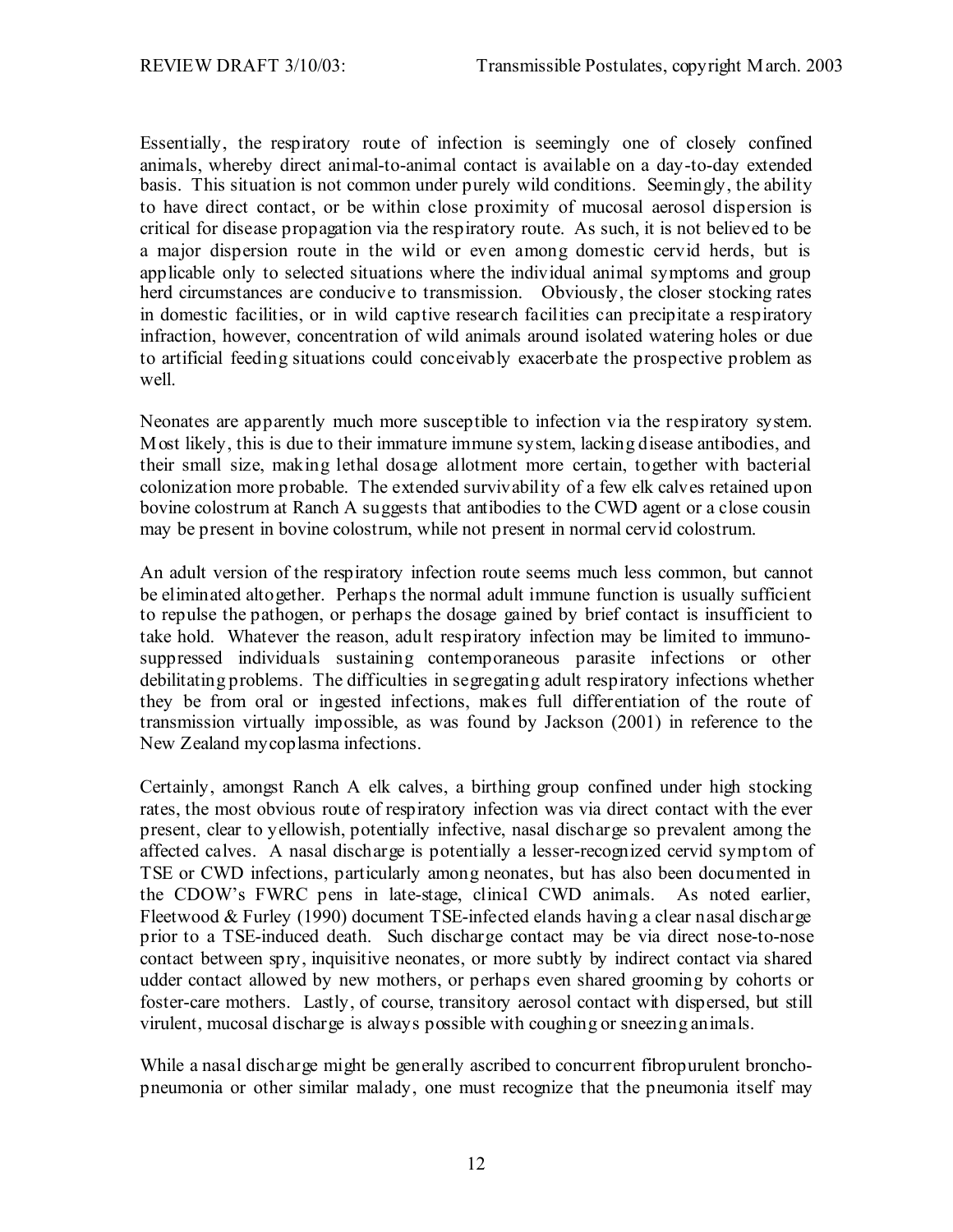actually be an early, mid- or late-stage symptom of the CWD pathogen, derived from a direct bronchial Spiroplasma infection, or perhaps from a mycoplasma commensal agent. Seemingly though, the nasal discharge found in Ranch A calves was not pneumoniainduced. Multiple necropsies failed to find consistent pneumonia symptoms. The calves displayed simply rhinitis without any other obviously related conditions, more akin to say a common cold, but with much more severe an outcome after several days. **Figure 2,** diagrammatically portrays the potential CWDr respiratory infection cycle



*Figure 2: Postulated "Ranch A" Lethal Respiratory CWDr Infection Cycle* 

*R1.0) An end-stage terminally ill cervidae passes infective, Spiroplasma bearing saliva or nasal discharge directly on to other genetically susceptible, immune-deficient or immune-compromised cohorts by R2.0) physical or close contact either to adults or highly susceptible calves (fawns), or in the case of Ranch A, a terminal ill mother cow has a R1.5) Spiroplasma infected calf which then R2.0) has multiple contact with immuno-deficient neo-natal calves and adults. Immuno-deficient animals (particularly calves) are either; R2.5) neo-natals quickly killed by the Spiroplasma infection via pneumonia or septicemia, or R3.0) enter a modest-term incubation period of possible stunted growth in neonates, or a normal, long-term incubation in adults, which results in R1.0) the continuation of the infective cycles. R1.0 = A1.0 of Figure 1*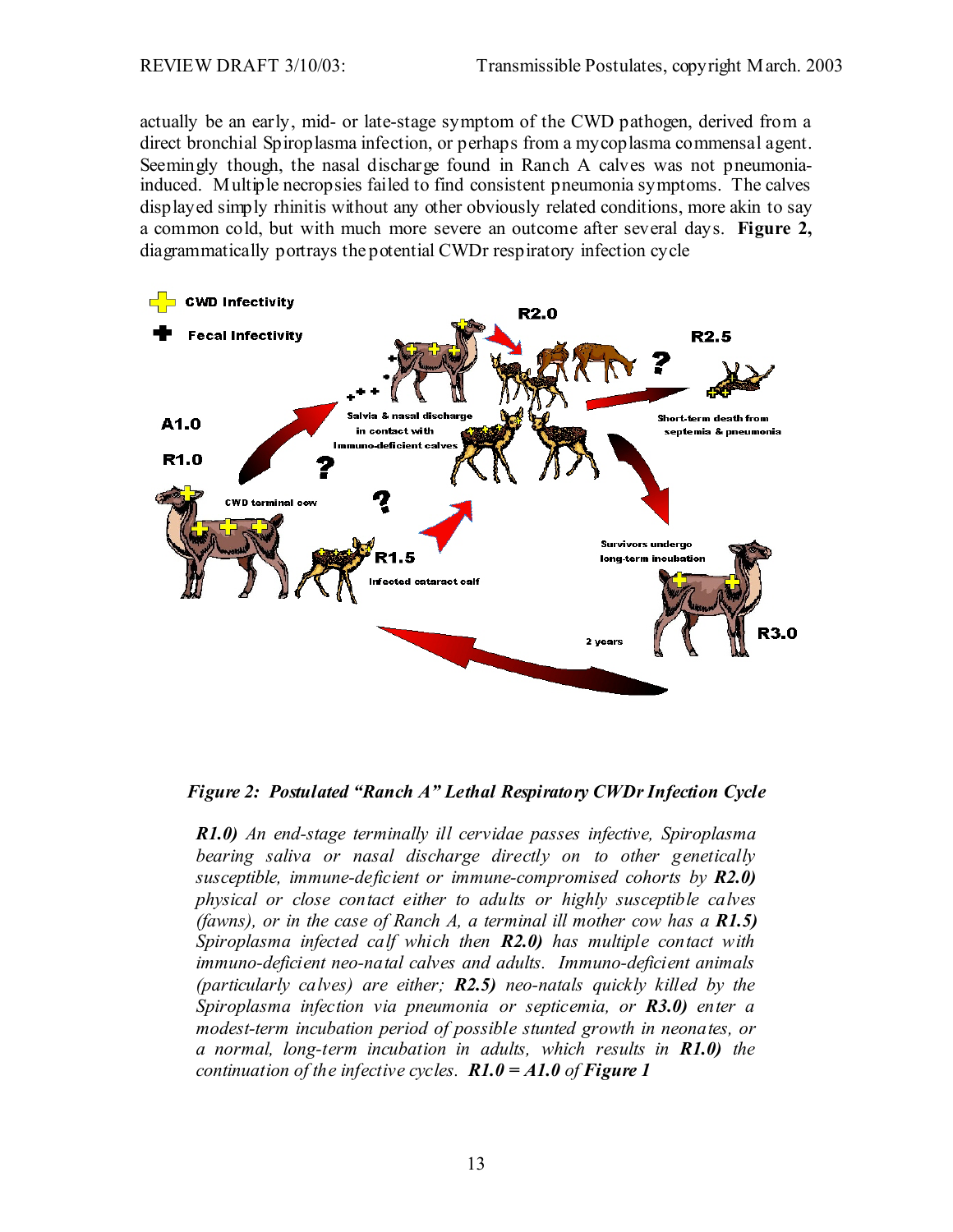Effectively the respiratory infection route displayed at Ranch A, commenced with the birth of calf #1c, born out of the womb of a clinical CWD mother, complete with rhinitis and a blue cataract. Close contact with other curious calves, born contemporaneously or thereafter, proved fatal for many of them but not all. Much like the calf and fawn mortalities at the CDOW's FWRC and CSU's WDRC facilities, at which the surviving animals eventually succumbed to adult CWD, the CWD pathogen was emplaced within their bodies as neonates, or soon acquired it from cohorts or feed within a short time thereafter.

### **Ectoparasite Mite Transmission**

Astigmatic grain and mold mites have been implicated as possible vectors in the transmission of TSE disease (Wisniewski, 1996, Rubenstein, 1998 and Carp 2000). Chastel (1987, 1991, 1992) demonstrated that Spiroplasma, a motile mycoplasma derived from the Class Mollicutes, is relatively abundant, albeit generally undetected, in the insect world. Elizan (1972) and Bastian demonstrated that Spiroplasma could cause symptoms compatible with TSE disease. Forrest (2002) determined that Spiroplasma retains the distinction of harmonizing with the most known TSE agent characteristics when present in vertebrate animals. Forrest (2003a) elaborated upon the particular role of astigmatic mites and how Spiroplasma bacteria could be the TSE causal agent within the mite vector, suggesting that bacteria would be capable of reproducing within the mite body, hence becoming capable of sustaining long-term environmental contamination.

So, what other devious role might astigmatid mites play in the CWD drama unfolding across the North American continent? Astigmatic or Astigmatid refers to the lack of a "stigmatae", the tubular breathing apparatus used by the vast majority of Acari or "mites". Unfortunately, mite phylogenic classifications are extremely complex and sometimes contradictory. Suffice to say that of the some 5000 genera and 50,000 individual mite species that have been definitively identified around the world, Astigmata contains some 1054 genera and only 1131 individual species (Hallan, J., 2001, Web Pub: Synopsis of the Acari of the World). A few of those specific species (i.e., *Lepidoglyphus destructor, Acarus farris,* and *Tyrophagus longior)* were implicated in the potential transmission of TSE disease (Wisniewski, 1996, Rubenstein, 1998, Carp, 2000 and Forrest, 2003a).

In addition to the prolific grain and mold mites, several additional common astigmatid mite genera are regarded as ectoparasites, minute parasitic creatures living on the outside of mammalian hosts. This includes such well-known parasites as psoroptes, sarcoptes and chorioptes mites collectively known as the "scabie" mites. Scabie mite infections of mammals are common. Under Federal law, scabie infections must be reported to the appropriate state control agency, and are subject to quarantine. At least 15 species of psoroptic mites and some 24 sarcoptic species have been identified (Hallan, J., 2001, Web Pub: Synopsis of the Described Mite Families Of The World). While the USDA claimed to have eliminated Psoroptic scabies in sheep by 1973 (USDA 1999 Agricultural Fact Book), *Psoroptes* continuing presence in wildlife and upon livestock has been frequently documented.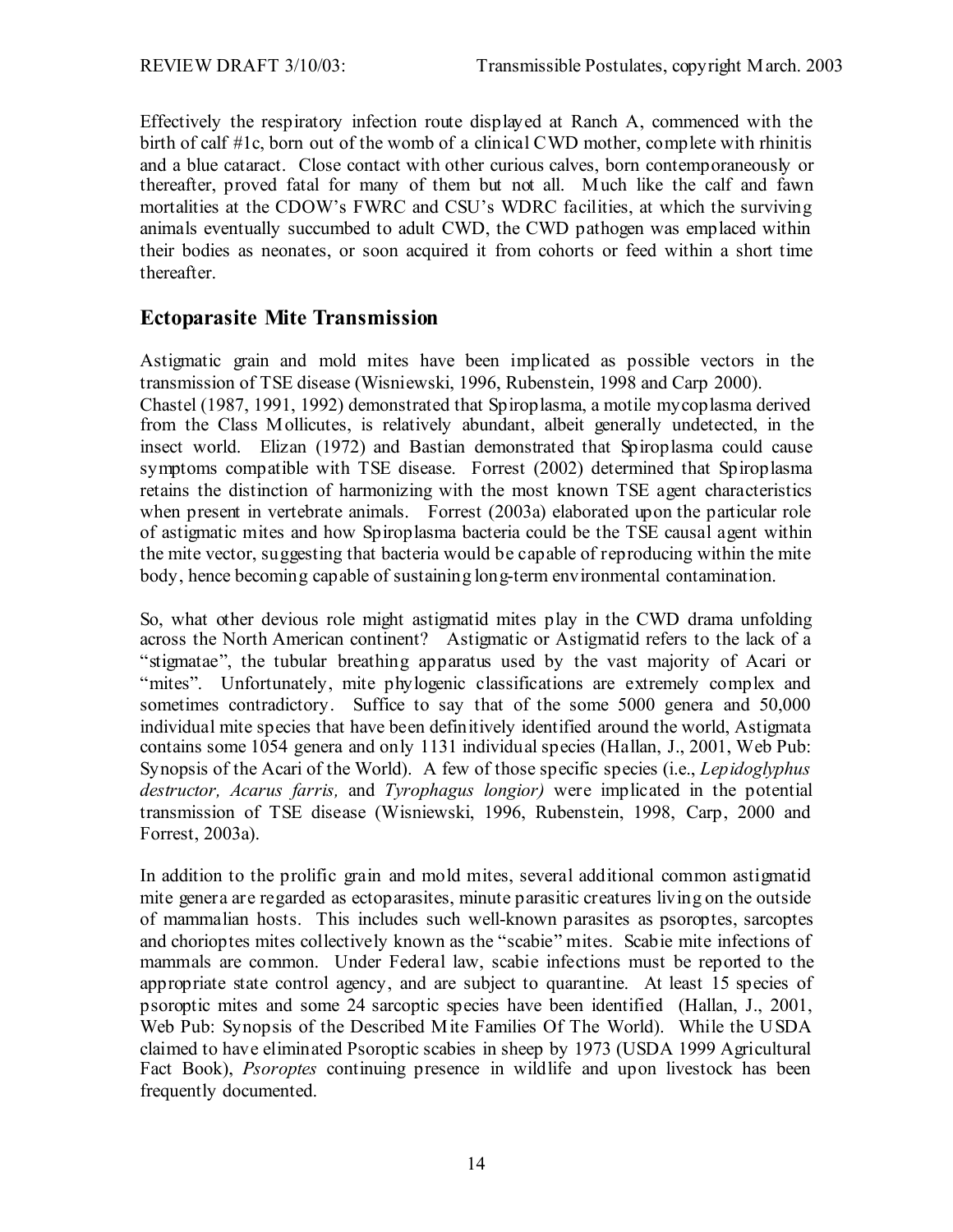Of these parasitic mites, the sheep psoroptic mange mite *Psoroptes ovis*, and its close associate, *Psoroptes cunculi*, both non-burrowing skin mites are of particular interest. *P. ovis* is believed to cause body mange (scabies), while *P. cuniculi* preferably infests ear canals causing canker. Interestingly, over many years, psoroptic mite infections were repeatedly noted at both the Colorado Division of Wildlife's Foothill Wildlife Research Center (FWRC) and at Colorado State University's Wildlife Disease Research Center (WDRC) at Ft. Collins, Colorado (CDOW deer records, and Neil, P., PC 2/2003). Roberts (1970) first documented *Psoroptes cuniculi* in mule deer at the USBSFW's Denver Wildlife Research Center, Lakewood Co. (DWRC) which had exchanged animals with the FWRC and WDRC. Pillmore, a co-worker of Roberts noted that domestic sheep, wild Rocky Mountain Bighorn sheep, hybrid domestic-Bighorn sheep, wild-caught mule deer and even rabbits were all in close residency at the DWRC, and may have created mite population cross-infections (Pillmore, R.E., PC, 2003). The FWRC and WDRC also had Bighorn and domestic sheep, mule deer, white-tailed deer, elk and wild rabbits. Strickland (1970) noted that white-tailed deer also can carry *Psoroptic spp* mites, as could Mexican Bighorn sheep (Lange, 1980). *P. cervinus* was noted as an ear mite of bighorn sheep and wapiti (Sweatman, 1958), but may be a variant of *P. cuniculi*.

Conservatively, mites in the Genus *Psoroptes* should not be considered host-specific. They readily transfer between hosts (Sweatman, 1958). Wright et al. (1983) was successful in cross-mating bovine-derived *P. ovis* with rabbit-derived *P. cuniculi.* The reciprocal crosses were infective to both cattle and rabbits, and suggested that *P. ovis* and *P. cuniculi* were not reproductively isolated, but distinct races of the same mite, differentiated solely by host preferences.

Similarly, Boyce (1990) noted that differences were not detected between mites collected from sympatric populations of infested mule deer and bighorn sheep, suggesting that these mites are not host specific, but represent a single interbreeding population. Differences also were not detected among mites collected from the ears and body of bighorn sheep and rabbits, demonstrating that the location of mites on a given host should not be used as a primary criterion in species identification. In fact, Boyce and Brown (1991) using immuno-blotting techniques with defined antigen and antisera demonstrated extensive and nearly complete antigen cross reactivity between various *Psoroptes spp.*  isolated from bighorn sheep, mule deer, cattle and rabbits. Bates (1999) later suggested that *Psoroptes* infesting sheep (i.e. *P. ovis* and *P. cuniculi*) are not reproductively or ecologically isolated, but are phenotypic variants of the same species.

Moving on, what role might psoroptic mites play? As previously discussed, the *Mycoplasma mycoides mycoides (large colony*) infections, as documented in New Zealand dairy goat kids, is a rare glimpse into the nature of less motile mycoplasmal infections. Both New Zealand and Australian *M. mm* case studies present compelling evidence of unique mycoplasmal transfer. .

Importantly, (Cottew &Yeats, 1981) detected non-motile Mycoplasmas in the external ear canal of goats by swabbing and culture. Up to  $10^{(8)}$  colony forming units were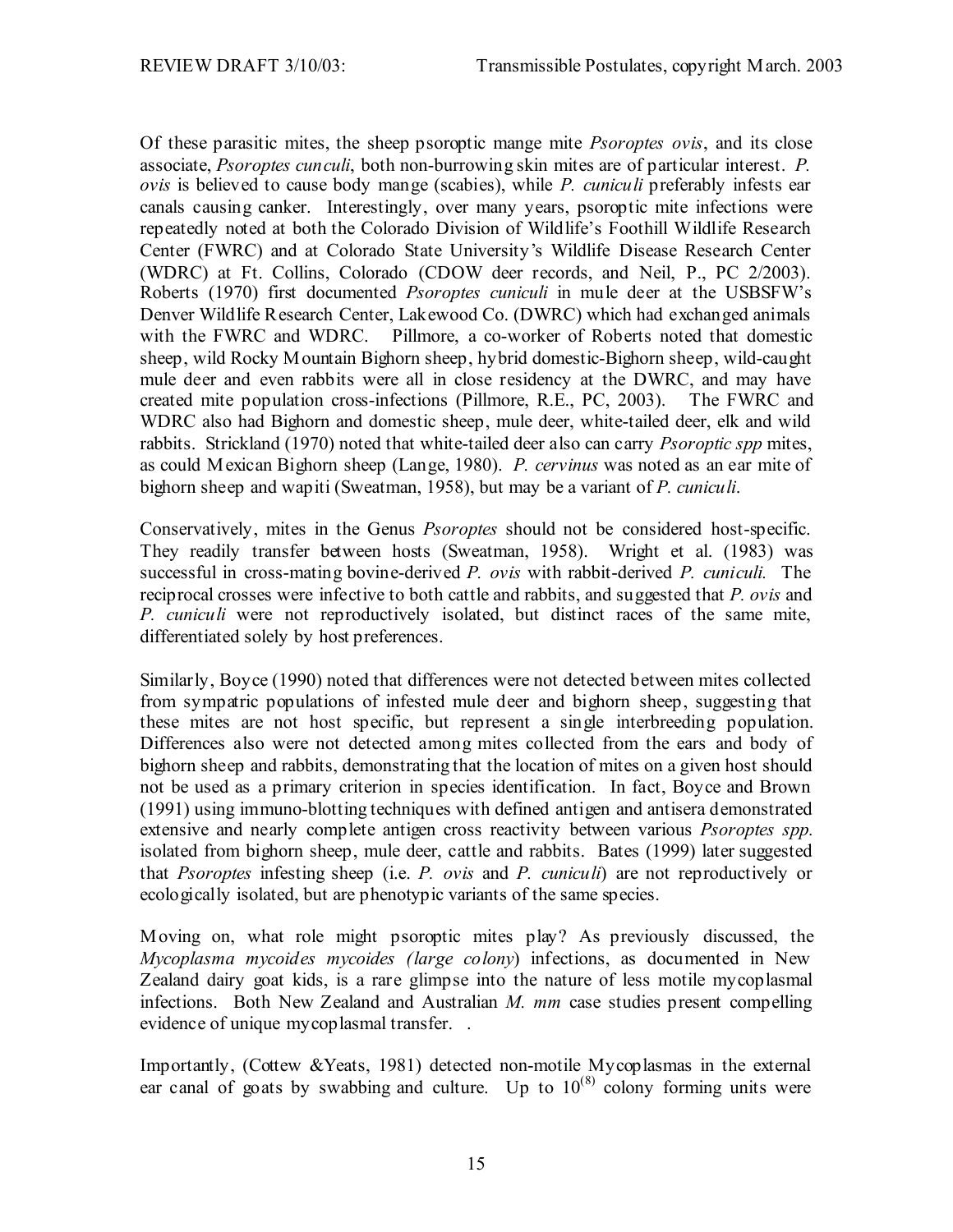recovered from single swabs. Pathogenic species of *M. agalactiae, M. capricolum, M. mycoides capri*, *M. mycoides* subsp. *lc* (mycoides of the large colony (LC) type), *M. putrefaciens* and three un-typed mycoplasmas were present. Significantly, the same mycoplasmas were found in large numbers of resident mites, *Psoroptes cuniculi* and *Raillietia caprae,* present in the external ear canal. Cottew noted that the role of mycoplasmas in the external ear canal as a source of infection and disease, and of the mites in the spread of infection requires further elucidation. Interestingly, Hazell (1985) further documents the presence of *M. mm* in the ear canal of goats sustaining an outbreak of systemic mycoplasmosis.

The adult female *Psoroptes spp*. is just visible to the naked eye, approximately 750 µm in length. When colonizing the ear canals of any hosts or upon the bodies of sheep, these mites are pearly white and globular in appearance, see **Photo 1 a & b**. However, they may appear black to dark red when in long term residence upon the bodies or exterior ear due to the ingestion of red blood cells (Wright and Deloach, 1980, 1981). Dark brown "coffee grinds" in the ear canal can suggest infestation.



**Photo 1 a & b:** *Psoroptes ovis*, aka, *P. cuniculi From:* http://nz.merial.com/farmers/sheep/disease/psoroptes.html

Psoroptic mites are fully parasitic, needing a suitable host for survival. Mite mouthparts are elongated and adapted for piercing skin to suck lymph fluid. All stages of their life cycle occur around the edges of their host's oozing lesions. Regeneration time is from 1.5 to 3 weeks, but Psoroptes can survive off the host for 2 to 3 weeks. They prefer areas of thick hair or in the ears, but untreated infections will spread over the entire body surface. Nibbling by these lymph-sucking mites cause inflammatory lesions that ooze fluid, which, in turn dry to form crusts (scabs, hence "scabies"). The bare scabby areas produced are unsuitable for the mites, which migrate to surrounding healthy skin, potentially spreading tissue damage over the entire body. Intense infections can cause emaciation and death. (http://nz.merial.com/horse\_owners/disease/psoro.html)

Mapstone (1982) suggested that the unusual nature of *Psoroptes* mouthparts might facilitate a crucial, two-way flow of liquid, where saliva flows down a central salivary canal and spills out onto the host's skin, where external serrated leg parts meet and abrade the skin. Liquid food may move along tubular grooves to be sucked up a food canal formed by the mouthpart walls. Notably, if *Psoroptes* can distribute saliva, *Psoroptes* can transfer potentially infective bacteria in its saliva into the host's open wounds, hence transferring a bacterial infection to a new host.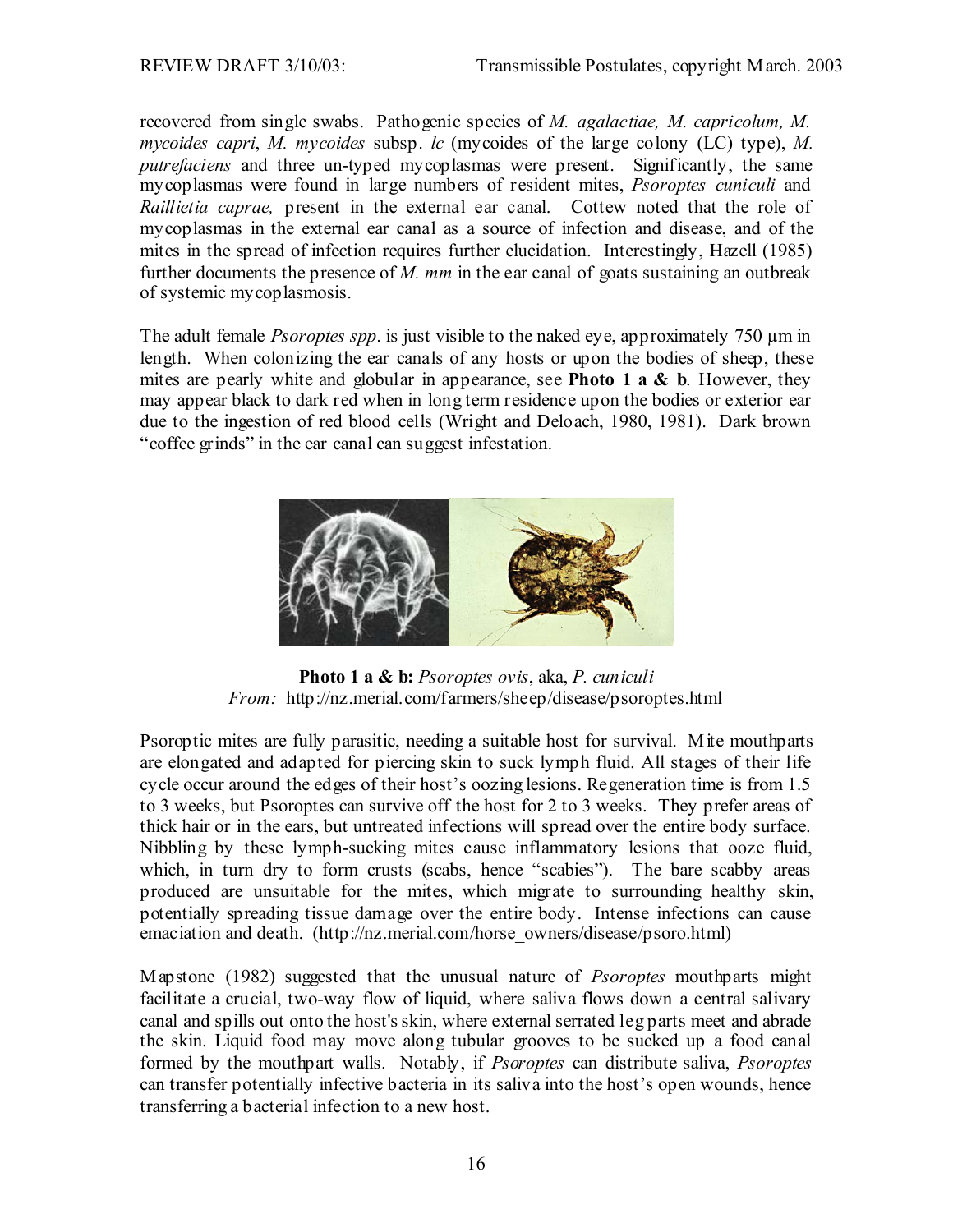Conversely, and just as important, the lymph-sucking nature of Psoroptes makes it an ideal vector for the inter-animal spread of blood-borne disease. Recalling the TSE infectivity data of Forrest (2002), lymph nodes are important sites of initial TSE discrimination through the recognition of abnormal prion protein. Tamai (1992) noted that leukocytes from a TSE-infected human mother were infective, as was the mother's colostrum, similar to *M. mmlc* dairy goat infections noted above. Klein (1998) additionally postulated that B-leukocytes might assist in the transport of scrapie infectivity. While whole blood was found to be infective, Holada (2002) found a larger proportion (98.4%) of the total infectivity was recovered from the mononuclear leukocyte fraction. So fundamentally, *Psoroptes* derives its sustenance from a highly infective TSE-agent bearing substance. This same substance, the white blood cell rich, lymph, is suspected to be the vehicle used by Spiroplasma to confound the host immune system and gain access to the central nervous system eventually resulting in TSE disease (Forrest, 2002).

Seemingly, under close animal confinement conditions, the presence of "ear mites" and Chronic Wasting Disease may well go hand-in-hand. **Figure 3** diagrammatically portrays the potential ectoparasite CWD infection cycle. .



*Figure 3: Postulated Cervidae Ectoparasite Mite Cycle.*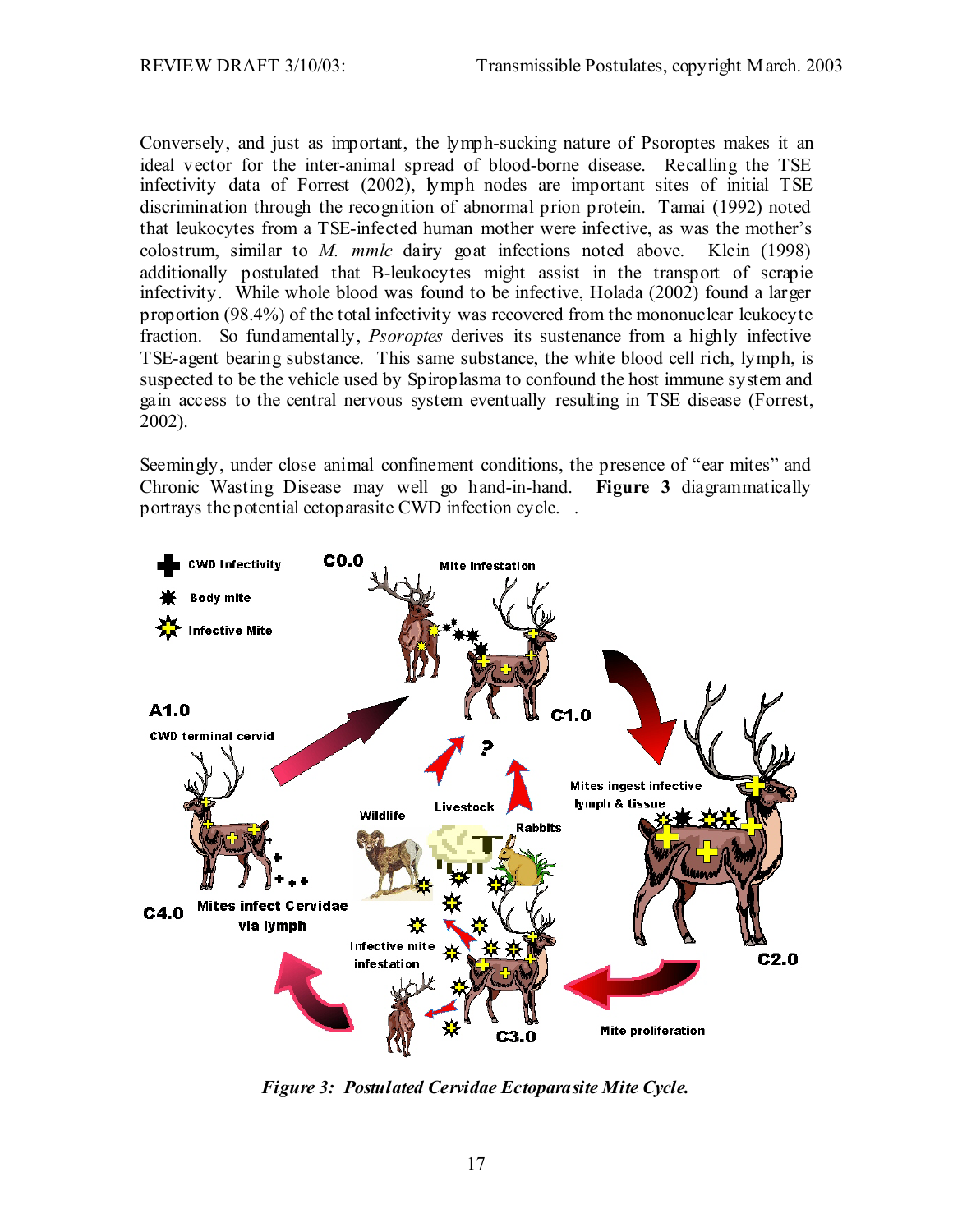*C0.0) A mite-infested (body mites or psoroptic scabies) non-CWD infected cervidae or other species makes bodily contact or frequents commonly used facilities or natural "scraping" foliage, whereby, C1.0) unaffected mites pass onto a terminal CWD-infected cervidae; C2.0) The benign mites suck lymph from the infected host, contaminating themselves with the infective Spiroplasma, then numerous cycles of reproduction proliferate the mites and their symbiotic bacteria. C3.0) Once mites are developed in sufficient quantities, causal contact or common area usage allows transference of infected body mites to other cervidae or other NON-susceptible species. C4.0) Upon consuming the new host's lymph, infective Spiroplasma are introduced into a new terminal host cervidae so as to repeat the infection cycle, or are resident and reproduce upon a NON-affected carrier species providing an extended reservoir of future possible infectivity. C4.0 = A1.0 of Figure 1*

Conclusively, a *Psoroptes* mite infection associated with the TSE infection process must be closely investigated. In our limited knowledge, certainly *Psoroptes cuniculi* can be regarded as an unknown, but potentially serious prospective transmission vector, one well worthy of a close and critical examination. If *Psoroptes* can play a role in CWD, can a deliciously inexorable link between scrapie and scabies be far behind?

A continuing paper: **Chronic Wasting Disease -** Part IId **Observations on TSE Transmissibility –"CWD Created?"** will attempt to place all the previous information from prior papers into one grand hypothetical notion as to how and why CWD may have come into being, and where it might now be present.

*About the Author's CWD Foundation: In the summer of '01, the industry-mandated CWD surveillance program found a single CWD positive animal in the author's domestic elk herd. By February 2002 the entire +300-head herd was depopulated. The cumulative CWD knowledge amongst the entire scientific community was perceived to be minimal at best. For some 35 years the pathogen was virtually ignored by the research community until the ravages of Britain's Mad Cow Disease and the recognition of human-variant Creutzfeldt-Jakob Disease demanded closer attention. This compendium of papers, co-sponsored by The CWD Foundation is in clear recognition of a dire need for a better understanding of CWD epidemiology. Our hope is that creative discourse will help decipher the required solutions. We welcome financial support from concerned parties. Contact: Rich Forrest or Jan Elsworth, The CWD Foundation, Box 55, South Fork, CO 81154, telephone: 719-657-0942, email: Research@stopcwd.org* 

# **REFERENCES**

.

Bastian, F.O., et al, 1987, Ann Inst. Pasteur/Microbiol. V138, pp 651-655 Bates, P. G. 1999, Vet Parasitology 83, pp 201–217